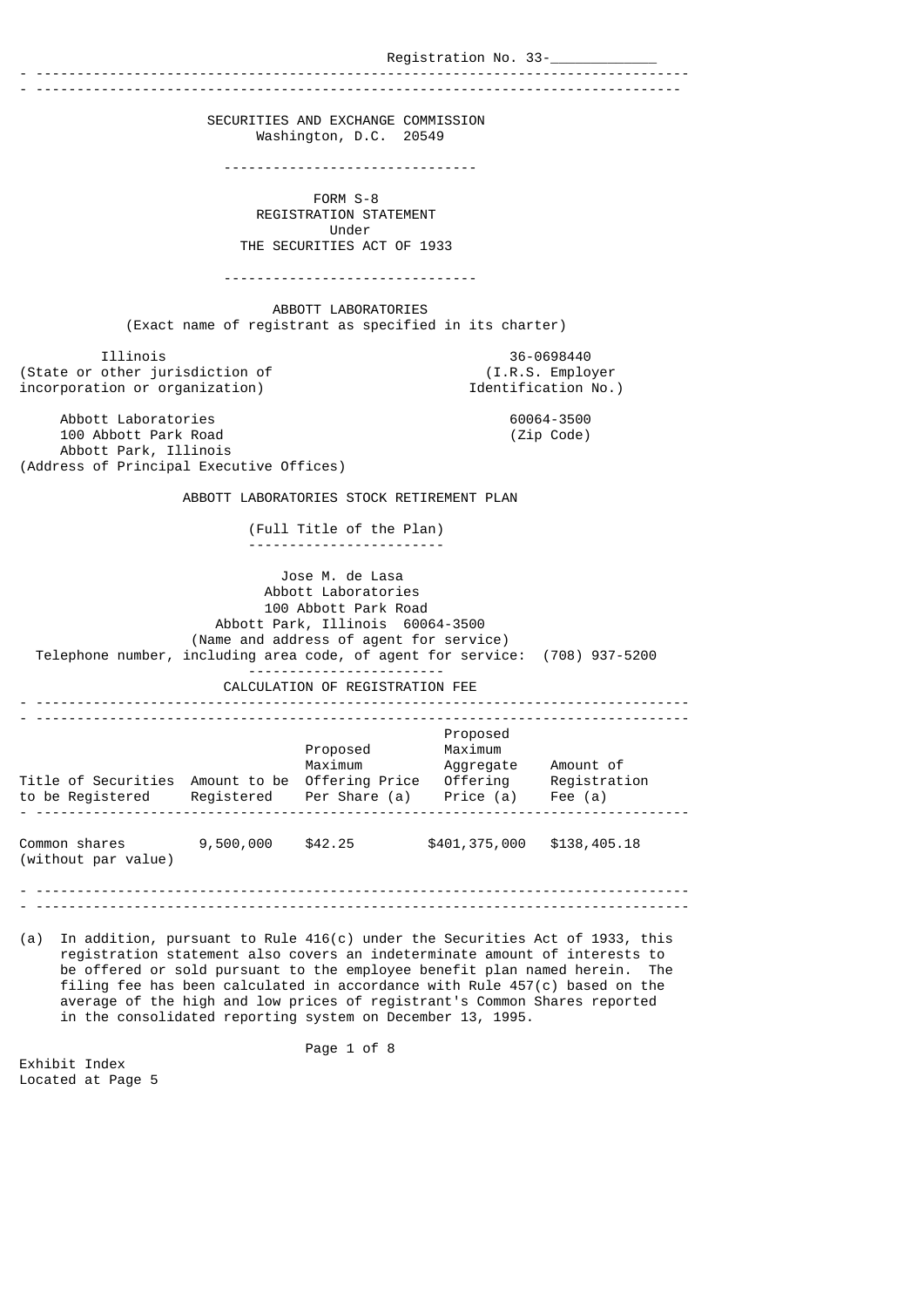# PART II

# INFORMATION REQUIRED IN THE REGISTRATION STATEMENT

## Item 3. INCORPORATION OF DOCUMENTS BY REFERENCE

The following documents are hereby incorporated by reference in this Registration Statement: (i) the registration statement on Form S-8, File No. 33- 50452, which was filed by the registrant on August 4, 1992 with the Securities and Exchange Commission (the "Commission") pursuant to the Securities Exchange Act of 1934 (the "Exchange Act") and any amendment or supplement thereto, (ii) the registration statement on Form S-8, File No. 33-51585, which was filed by the registrant on December 20, 1993 with the Commission pursuant to the Exchange Act and any amendment or supplement thereto, and (iii) the registration statement on Form S-8, File No. 33-56897 which was filed by the registrant on December 16, 1994 with the Commission pursuant to the Exchange Act and any amendment or supplement thereto.

All documents subsequently filed by the registrant with the Commission pursuant to Sections  $13(a)$ ,  $13(c)$ ,  $14$ , and  $15(d)$  of the Exchange Act prior to the filing of a post-effective amendment which indicates that all shares offered have been sold or which deregisters all shares then remaining unsold, shall be deemed to be incorporated by reference in this Registration Statement and to be a part hereof from the date of filing of such documents.

#### Item 8. EXHIBITS

The following are filed as exhibits to the Registration Statement:

- 5 Opinion of Jose M. de Lasa as to the legality of the securities being issued and the compliance of the Abbott Laboratories Stock Retirement Plan with the requirements of the Employee Retirement Income Security Act of 1974.
- 23.1 The consent of Arthur Andersen LLP as to the use of their report and references to their firm.
- 23.2 The consent of counsel, Jose M. de Lasa, is included in his opinion.
- 24 Power of Attorney is included on the signature page.

## SIGNATURES

 THE REGISTRANT. Pursuant to the requirements of the Securities Act of 1933, the registrant certifies that it has reasonable grounds to believe that it meets all of the requirements for filing on Form S-8 and has duly caused this registration statement to be signed on its behalf by the undersigned, thereunto duly authorized, in unincorporated Lake County, and State of Illinois, on December 15, 1995.

# ABBOTT LABORATORIES

 By: /s/ Duane L. Burnham ------------------------------- Duane L. Burnham, Chairman of the Board and Chief Executive Officer

Page 2 of 8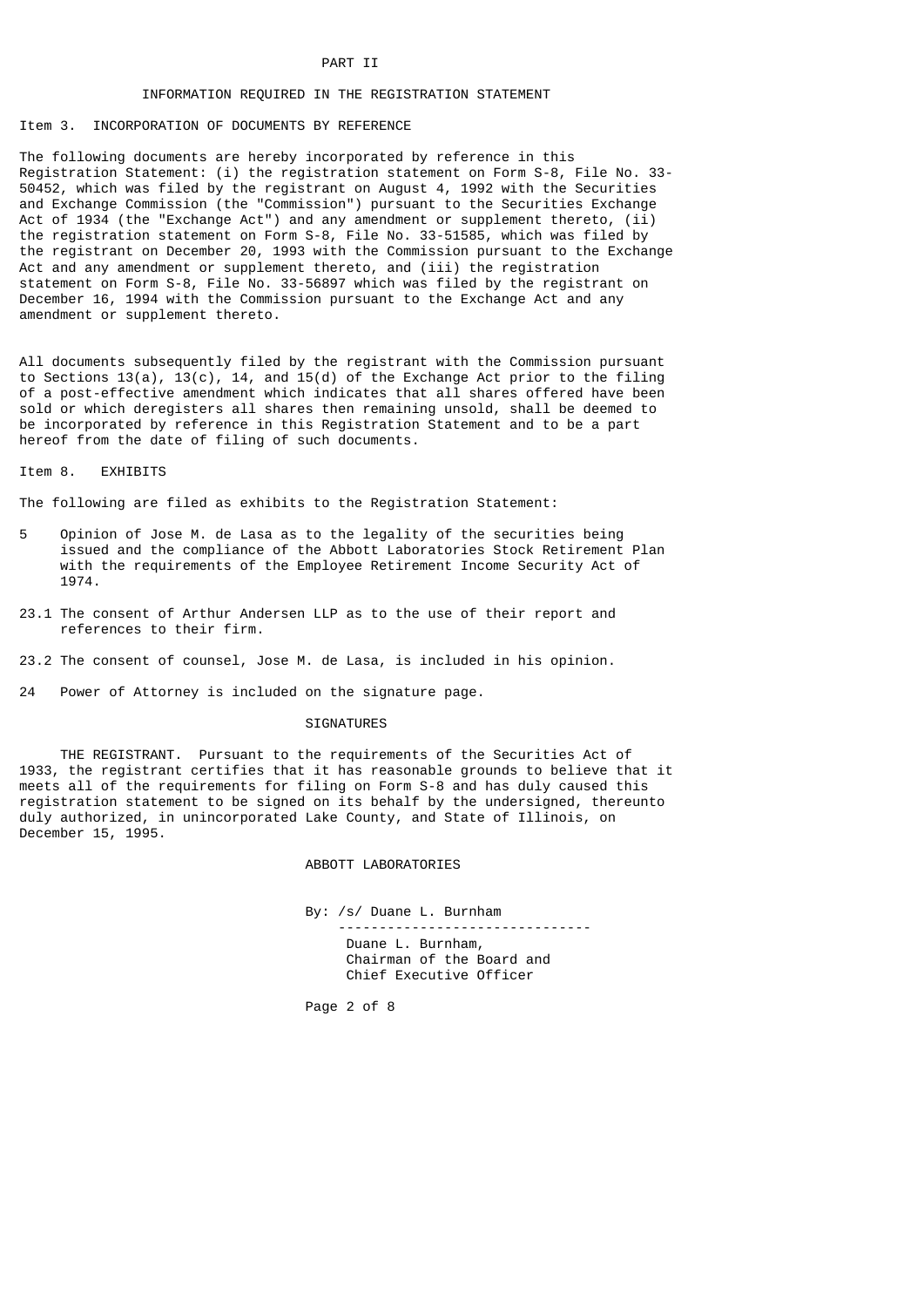Each person whose signature appears below constitutes and appoints Duane L. Burnham and Jose M. de Lasa, Esq., and each of them, as his true and lawful attorney-in-fact and agent, with full power of substitution and resubstitution, for him and in his name, place and stead, in any and all capacities, to sign any and all amendments to this registration statement, and to file the same with all exhibits thereto, and other documents in connection therewith, with the Commission, granting unto said attorney-in-fact and agent full power and authority to do and perform each act and thing requisite and necessary to be done, as fully to all intents and purposes as he might or could do in person, hereby ratifying and confirming all that said attorney-in-fact and agent, or his substitute or substitutes, may lawfully do or cause to be done by virtue hereof.

 Pursuant to the requirements of the Securities Act of 1933, this registration statement has been signed by the following persons in the capacities and on the dates indicated.

| SIGNATURE                                                                                                  | TITLE                                                                                                        | DATE                        |
|------------------------------------------------------------------------------------------------------------|--------------------------------------------------------------------------------------------------------------|-----------------------------|
|                                                                                                            | Abbott Laboratories                                                                                          | $- - -$<br>December 9, 1995 |
| Duane L. Burnham and Director of                                                                           |                                                                                                              |                             |
| /s/ K. Frank Austen, M.D. Director of Abbott<br>- ------------------------ Laboratories                    |                                                                                                              | December 9, 1995            |
| K. Frank Austen, M.D.                                                                                      |                                                                                                              |                             |
| /s/ H. Laurance Fuller Director of Abbott<br>- ------------------------ Laboratories<br>H. Laurance Fuller |                                                                                                              | December 9, 1995            |
| /s/ Bernard J. Hayhoe Director of Abbott<br>Bernard J. Hayhoe                                              |                                                                                                              | December 9, 1995            |
|                                                                                                            |                                                                                                              | December 9, 1995            |
| Thomas R. Hodgson Laboratories                                                                             | /s/ Thomas R. Hodgson President, Chief Operating<br>- ----------------------- Officer and Director of Abbott |                             |
| /s/ Allen F. Jacobson Director of Abbott                                                                   |                                                                                                              | December 9, 1995            |
| Allen F. Jacobson                                                                                          |                                                                                                              |                             |
| /s/ David A. Jones Director of Abbott<br>- ------------------------ Laboratories                           |                                                                                                              | December 9, 1995            |
| David A. Jones                                                                                             |                                                                                                              |                             |
| /s/ Boone Powell, Jr. Director of Abbott<br>Boone Powell, Jr.                                              | Laboratories                                                                                                 | December 9, 1995            |
| /s/ A. Barry Rand Director of Abbott                                                                       |                                                                                                              | December 9, 1995            |
| A. Barry Rand                                                                                              |                                                                                                              |                             |
| /s/ W. Ann Reynolds Director of Abbott                                                                     |                                                                                                              | December 9, 1995            |
| W. Ann Reynolds                                                                                            |                                                                                                              |                             |
| William D. Smithburg                                                                                       | Director of Abbott                                                                                           | December $\_\$ , 1995       |
| /s/ John R. Walter Director of Abbott                                                                      |                                                                                                              | December 9, 1995            |
| John R. Walter                                                                                             |                                                                                                              |                             |
| /s/ William L. Weiss Director of Abbott<br>Laboratories                                                    |                                                                                                              | December 9, 1995            |
| William L. Weiss                                                                                           | Page 3 of 8                                                                                                  |                             |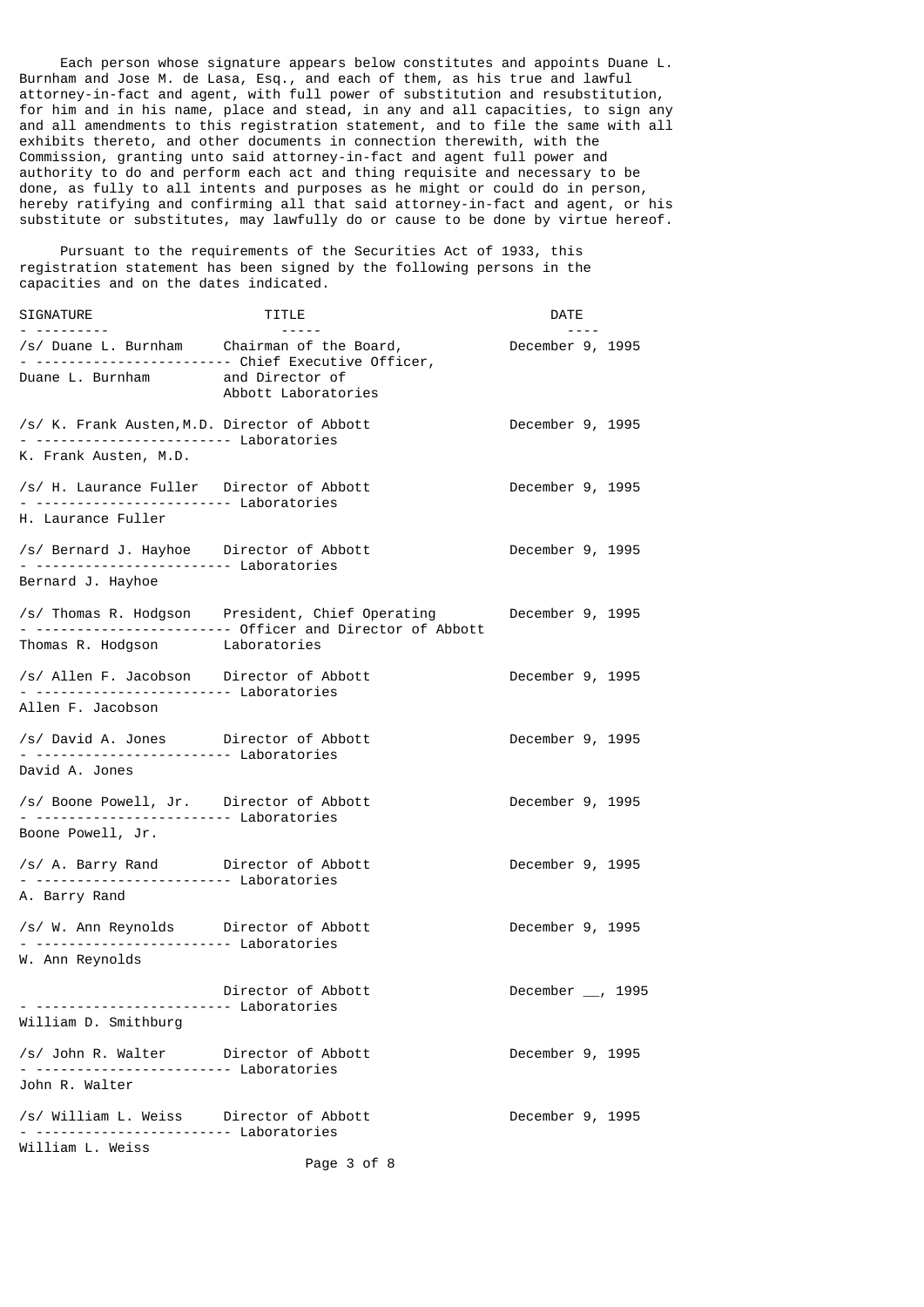| /s/ Gary P. Coughlan<br>Gary P. Coughlan   | Senior Vice President, Finance<br>- ----------------------- and Chief Financial Officer<br>(Principal Financial Officer)<br>of Abbott Laboratories | December 15, 1995 |  |
|--------------------------------------------|----------------------------------------------------------------------------------------------------------------------------------------------------|-------------------|--|
| /s/ Theodore A. Olson<br>Theodore A. Olson | Vice President and<br>Accounting Officer)                                                                                                          | December 15, 1995 |  |

of Abbott Laboratories

 THE PLAN. Pursuant to the requirements of the Securities Act of 1933, the trustees have duly caused this registration statement to be signed on its behalf by the undersigned, thereunto duly authorized, in unincorporated Lake County, and State of Illinois, on the 15th day of December, 1995.

> ABBOTT LABORATORIES STOCK RETIREMENT TRUST

- By /s/ Thomas C. Freyman ----------------------------------- Thomas C. Freyman, Chairman of Trustees
- By /s/ Gary P. Coughlan ----------------------------------- Gary P. Coughlan, Trustee
- By /s/ Ellen M. Walvoord ----------------------------------- Ellen M. Walvoord, Trustee

Page 4 of 8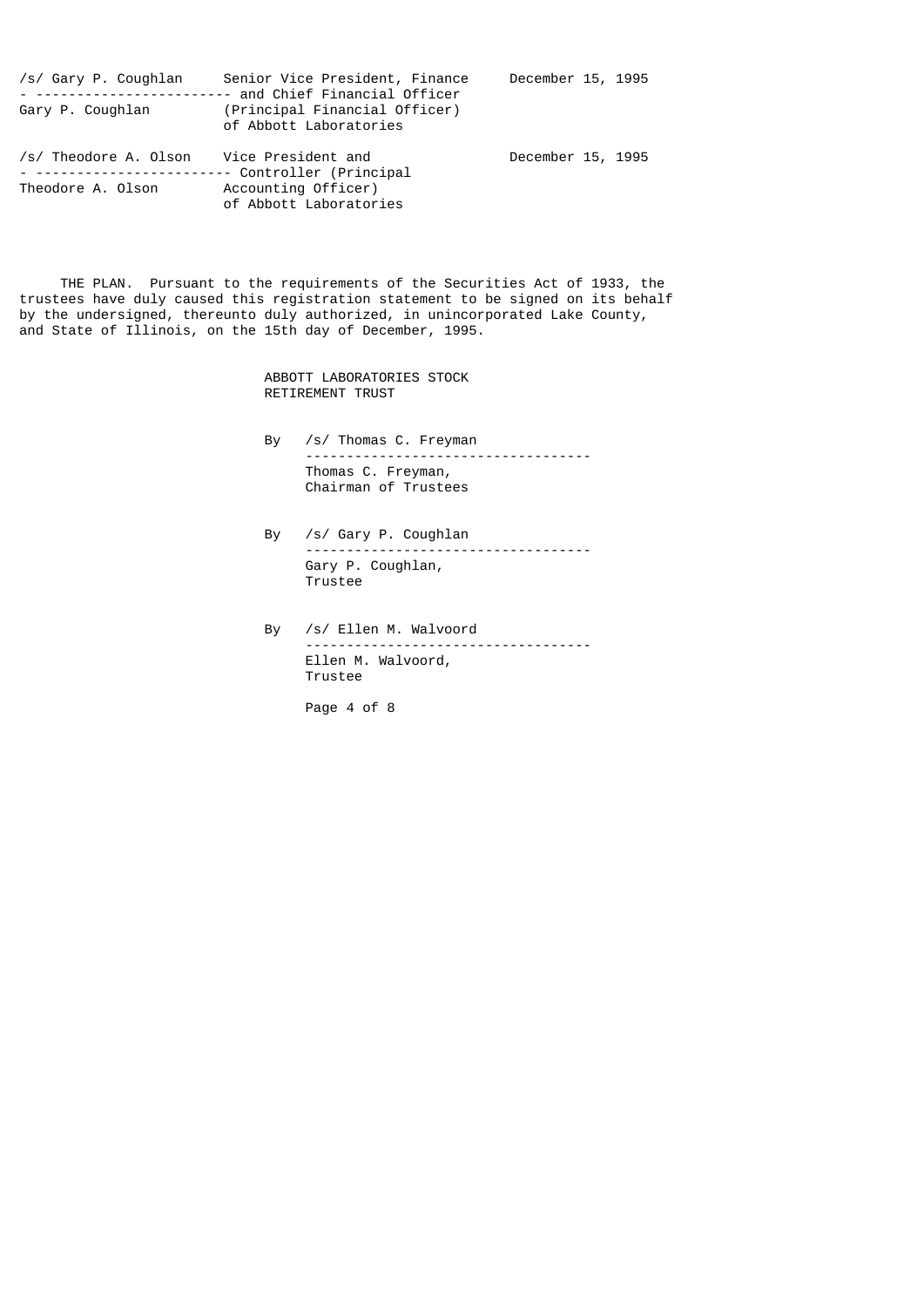| EXHIBIT NO. | DESCRIPTION                                                                                                                                              |
|-------------|----------------------------------------------------------------------------------------------------------------------------------------------------------|
|             |                                                                                                                                                          |
| 5           | Opinion of Jose M. de Lasa, as to<br>the legality of the securities<br>being issued and the compliance<br>of the Plan with the requirements<br>of ERISA. |
| 23.1        | Consent of Arthur Andersen LLP<br>as to the use of their report and<br>references to their firm.                                                         |
| 23.2        | The consent of counsel, Jose M. de Lasa, is<br>included in his opinion.                                                                                  |
| 24          | Power of Attorney is included on the<br>signature page.                                                                                                  |
|             | Page 5 of 8                                                                                                                                              |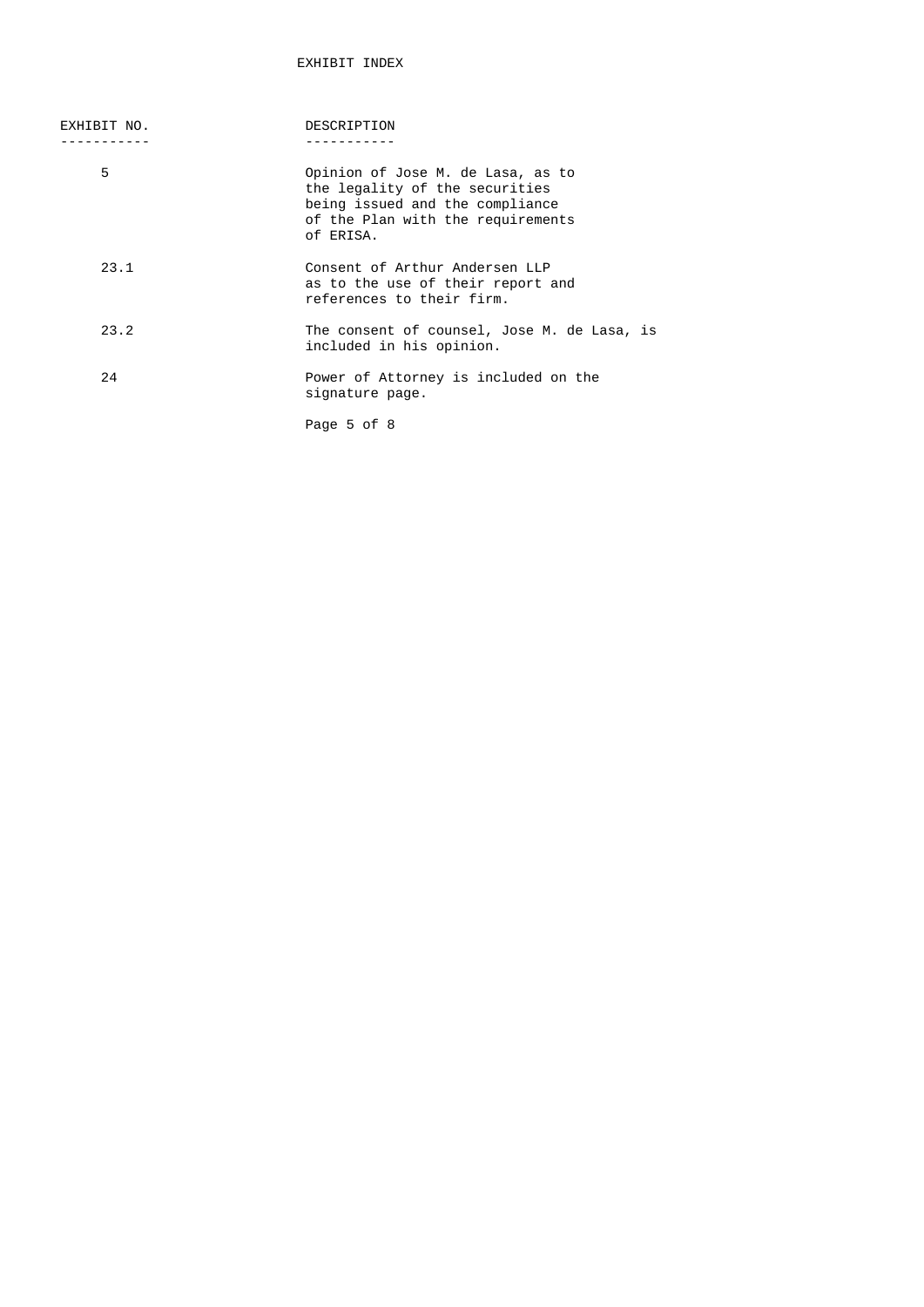December 15, 1995

Abbott Laboratories Abbott Park, Illinois 60064-3500

and

Messrs. Thomas C. Freyman, and Gary P. Coughlan, and Ms. Ellen M. Walvoord, Trustees of the Abbott Laboratories Stock Retirement Trust

Gentlemen and Ms. Walvoord:

I have examined the Registration Statement on Form S-8 to which this is an exhibit, to be filed with the Securities and Exchange Commission in connection with the registration under the Securities Act of 1933, as amended, of 9,500,000 common shares of Abbott Laboratories, without par value, and of an indeterminate amount of interests to be offered or sold pursuant to the Abbott Laboratories Stock Retirement Plan, all as described more fully in said Registration Statement. I have also examined copies of the Articles of Incorporation and By-laws of Abbott Laboratories (the "Company"), as amended, the Abbott Laboratories Stock Retirement Trust (the "Trust") and the Abbott Laboratories Stock Retirement Plan (the "Plan"), and all amendments to said Trust and Plan to the date hereof. In addition, I have made such other examinations and have ascertained or verified to my satisfaction such additional facts as I deem pertinent under the circumstances.

On the basis of such examinations, I am of the opinion that:

- 1. Abbott Laboratories is a corporation duly organized and existing under the laws of the State of Illinois, with corporate power to own and operate the property now owned by it.
- 2. The common shares to be offered and sold under the Plan may be (a) such as have been purchased for that purpose from the holders thereof; or (b) such as shall be newly issued by Abbott Laboratories, all as described more fully in said Registration Statement. All legal and corporate proceedings necessary to the authorization and issuance of the common shares heretofore issued have been duly taken and such common shares have been legally issued, and when utilized for the purposes of the Plan according to the provisions thereof, will be legally issued, fully paid and nonassessable outstanding common shares of the Company. As to such common shares as may be issued hereafter, either directly for the purposes of the Plan or issued for other purposes and then acquired from the holders, they will, upon due amendment of the Articles of Incorporation and due authorization of the Board of Directors, if required, and upon receipt of the consideration for said common shares specified by the Board of Directors, be legally issued and, when utilized for the purposes of the Plan according to the provisions thereof, be legally issued, fully paid and nonassessable outstanding common shares of the Company.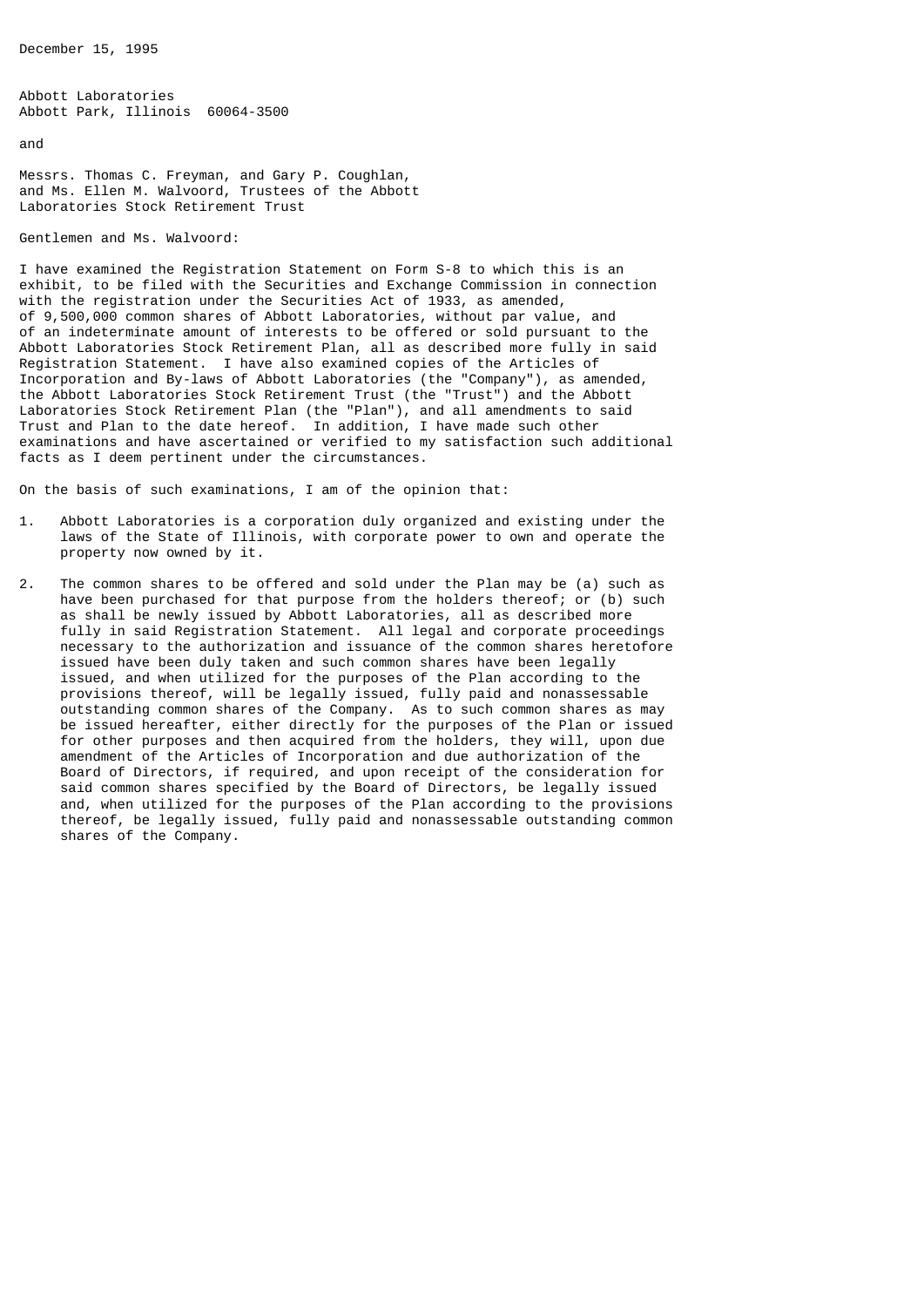Abbott Laboratories December 15, 1995 Page 2 of 2

- 3. The Plan has been duly and legally authorized and adopted and the Trust created to implement the Plan has been duly and legally authorized and created and is a valid Trust enforceable according to its terms under the laws of the State of Illinois and the participants in the Plan have valid beneficial interests in the Trust, subject to the terms of the Trust and the Plan.
- 4. The Plan and Trust as amended to the date hereof comply with those requirements of the Employee Retirement Income Security Act of 1974 that are applicable to the same.

I hereby consent to the use of this legal opinion as an exhibit to the Registration Statement to be filed with the Securities and Exchange Commission under the Securities Act of 1933, as amended.

Very truly yours,

/s/ Jose M. de Lasa

Jose M. de Lasa